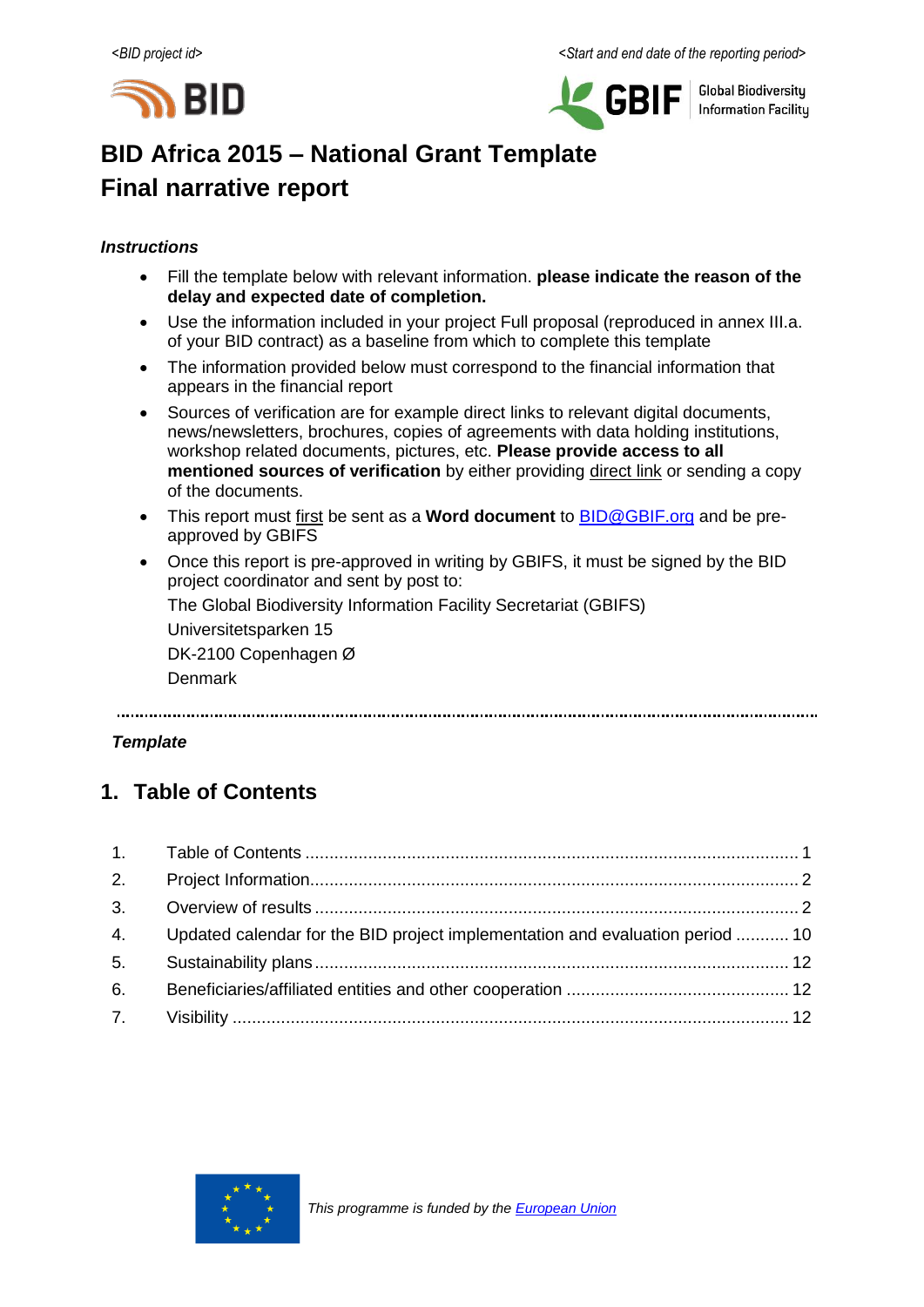



# <span id="page-1-0"></span>**2. Project Information**

#### **2.1.Project Coordinator: Institution/network/agency name:** Ghana Biodiversity Information Facility (GhaBIF)

**2.2.Main contact person and role:**

Alex Asase

**2.3.BID proposal identifier:** BID\_AF2015-00032-NAC

#### **2.4.Project title:**

Capacity enhancement for Ghana Node the Global Biodiversity Information Facility (GBIF)

#### **2.5.Start date and end date of the reporting period:**

1<sup>st</sup> November 2017 and 31<sup>st</sup> August 2018

#### **2.6.Country in which the activities take place:**

Ghana

### <span id="page-1-1"></span>**3. Overview of results**

#### **3.1.Executive summary**

Give a short summary of the activities implemented and the outcomes of the project for the *reporting period* (500 *words maximum)*

Detailed information about biodiversity information holders and needs as well as the capacity of stakeholders within a country is important for the effective functioning of a national biodiversity information facility (BIF). We have developed and distributed survey questionnaire on biodiversity data holdings and needs to biodiversity stakeholders in Ghana. The questionnaires have been filled and returned, and its be comprehensively analysed. The result of the survey has been published. One person from the project participated in the BID capacity enhancement workshop hosted by ARCOS in Rwanda, and she was awarded a gold badge. Participation in capacity enhancement workshop has been very useful to the project and plans are far advanced to disseminate lessons learnt from the workshop. We have also organized a workshop on biodiversity data needs for Ghana. Data mobilization and publication was achieved in partner institutions. Strategic plan for the Ghana Node of GBIF is yet to be completed.

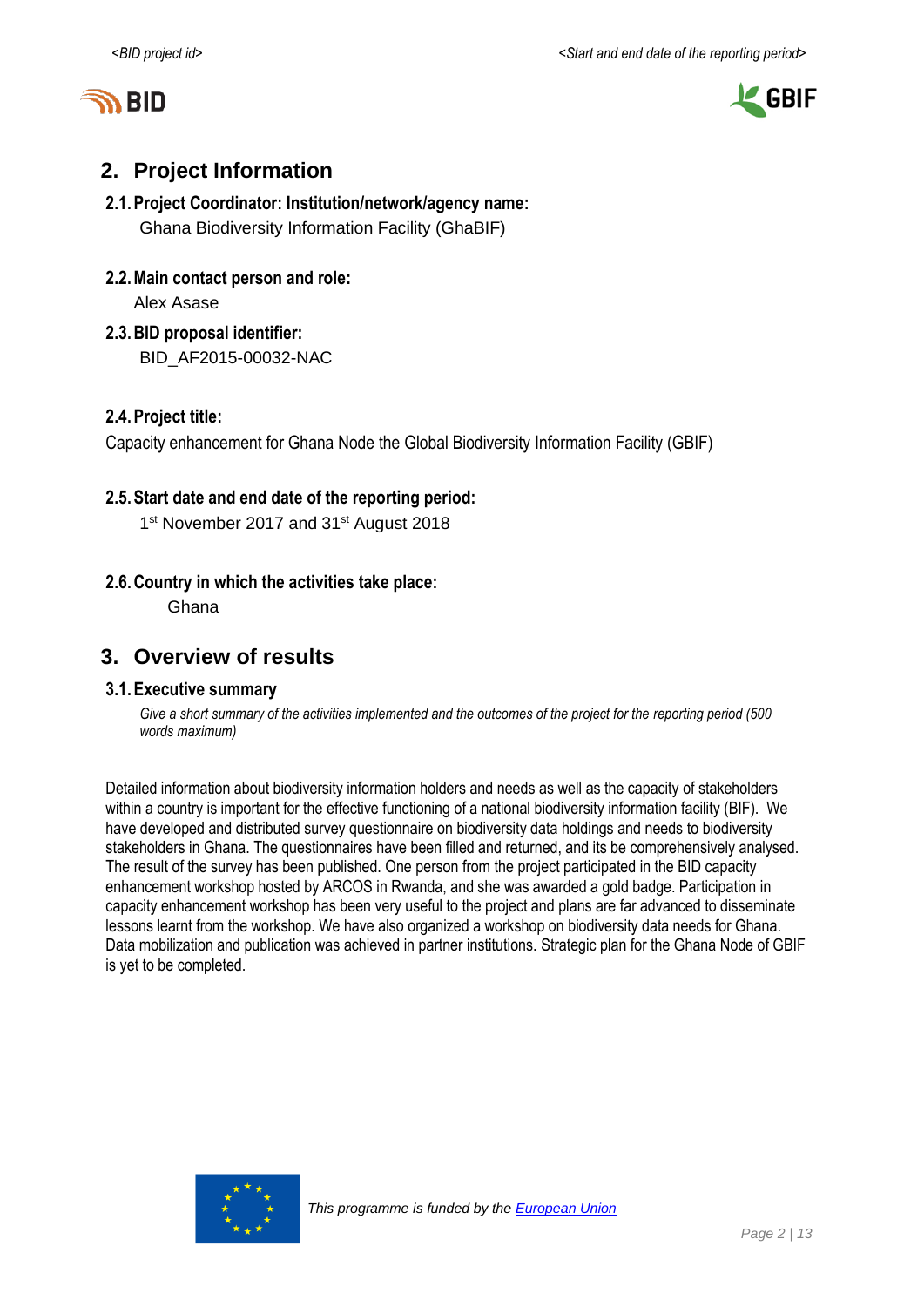



### **3.2.Progress against expected milestones:**

*Give an overview of all the expected milestones for your project from the beginning until now (see Annex V of your contract)*

| <b>Expected milestones/activities</b>                                                                                                                                                                                                                                                                                                                                                                                                | Completed?<br>Yes/No | <b>Explanatory notes</b>                                                                                                                   | Sources of<br>verification |
|--------------------------------------------------------------------------------------------------------------------------------------------------------------------------------------------------------------------------------------------------------------------------------------------------------------------------------------------------------------------------------------------------------------------------------------|----------------------|--------------------------------------------------------------------------------------------------------------------------------------------|----------------------------|
| Completed capacity self-assessment<br>questionnaire for national biodiversity<br>information facilities<br>https://www.gbif.org/document/82277/capacity-<br>self-assessment-guidelines-for-national-<br>biodiversity-information-facilities (EN)<br>https://www.gbif.org/document/82782/auto-<br>evaluation-des-capacites-pour-les-systemes-<br>nationaux-dinformation-sur-la-biodiversite (FR)<br>(Early Progress report milestone) | Yes                  | Survey completed online                                                                                                                    | See attached               |
| At least three national data publishing<br>institutions are registered with GBIF.org<br>Guidelines to become a publisher:<br>https://www.gbif.org/become-a-publisher<br>(Early Progress report milestone)                                                                                                                                                                                                                            | Yes                  |                                                                                                                                            | GBIF.org                   |
| At least one person from the project team has<br>completed the certification process following<br>the BID Capacity Enhancement workshop on<br>Data Mobilization organized as a part of the<br>BID programme Africa 2015 (Early Progress<br>report milestone)                                                                                                                                                                         | Yes                  | One person from the project<br>(Mrs Gladys Schwinger)<br>attended the BID Capacity<br>Enhacement worshop. She<br>was awarded a gold badge. | <b>GBIFS</b>               |
| Knowledge dissemination activities have been<br>scheduled following the first BID Capacity<br>Enhancement workshop<br>(Early Progress report milestone)                                                                                                                                                                                                                                                                              | Yes                  |                                                                                                                                            | See report<br>attached     |
| At least one dataset has been published to<br>GBIF.org (Midterm report milestone)                                                                                                                                                                                                                                                                                                                                                    | Yes                  |                                                                                                                                            | GBIF.org                   |
| The data users identified in the full proposal<br>have documented their intended use of the<br>mobilized data and provided early feedback                                                                                                                                                                                                                                                                                            | Yes                  |                                                                                                                                            |                            |

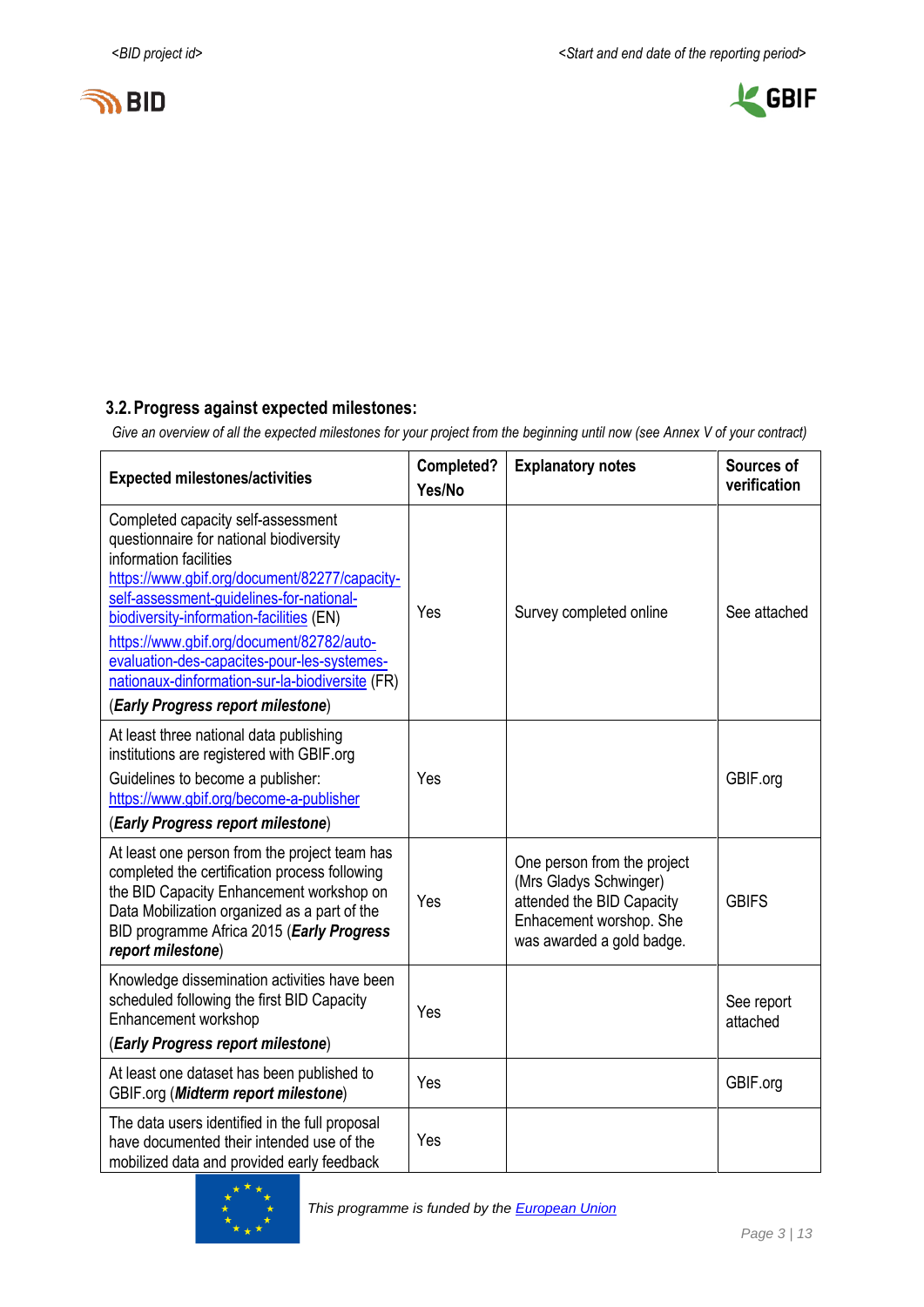



| (Midterm report milestone)                                                                                                                                                                                                                                                                                                                                                                                                                                |           |                                                         |                        |
|-----------------------------------------------------------------------------------------------------------------------------------------------------------------------------------------------------------------------------------------------------------------------------------------------------------------------------------------------------------------------------------------------------------------------------------------------------------|-----------|---------------------------------------------------------|------------------------|
| All mobilized data have been published to<br>GBIF.org                                                                                                                                                                                                                                                                                                                                                                                                     | <b>No</b> | We are get to published data<br>from one of our project |                        |
| (Final report milestone)                                                                                                                                                                                                                                                                                                                                                                                                                                  |           | partners (FORIG)                                        |                        |
| All published data meet the minimum<br>requirements outlined in the Data Quality<br>Requirements available at<br>https://bid.gbif.org/en/community/data-quality/<br>(Final report milestone)                                                                                                                                                                                                                                                              | Yes       |                                                         |                        |
| The training outcomes of the project have<br>been documented, including the number of<br>people receiving certification through the BID<br>Capacity Enhancement workshops, the<br>number of people trained in nationally<br>organized events, and the evaluation of the<br>impacts of these training activities<br>(Final report milestone)                                                                                                               | Yes       |                                                         | See report<br>attached |
| Final capacity self-assessments for national<br>biodiversity information facilities have been<br>completed with sustainability plans.<br>https://www.gbif.org/document/82277/capacity-<br>self-assessment-guidelines-for-national-<br>biodiversity-information-facilities (EN)<br>https://www.gbif.org/document/82782/auto-<br>evaluation-des-capacites-pour-les-systemes-<br>nationaux-dinformation-sur-la-biodiversite (FR)<br>(Final report milestone) | Yes       |                                                         | See report<br>attached |
| All uses of the mobilized data have been<br>documented<br>(Final report milestone)                                                                                                                                                                                                                                                                                                                                                                        | Yes       | All uses of data have been<br>documented                |                        |
| Best practices and lessons learned have been<br>documented<br>(Final report milestone)                                                                                                                                                                                                                                                                                                                                                                    | Yes       |                                                         |                        |

### **3.3.Project deliverables and activities**

*Refer to the table in section 2.2 "Deliverables, activities and reporting criteria" of your BID full proposal. Provide updates on the status of each of planned deliverables. In the event of unexpected delay, please provide detailed explanatory notes and indicate planned completion date. Add as many rows as needed.*

| <b>Deliverable</b>                       | <b>Related activity</b>                                | <b>Completed?</b><br>Yes/No | <b>Explanatory notes</b>                                               | Sources of<br>verification |
|------------------------------------------|--------------------------------------------------------|-----------------------------|------------------------------------------------------------------------|----------------------------|
| Strategic plan for<br>Ghana Node of GBIF | <b>Stakeholders</b><br>engaement /<br>project meetings | No                          | Initial meetings have<br>been orgainzed. This<br>activity has not been |                            |

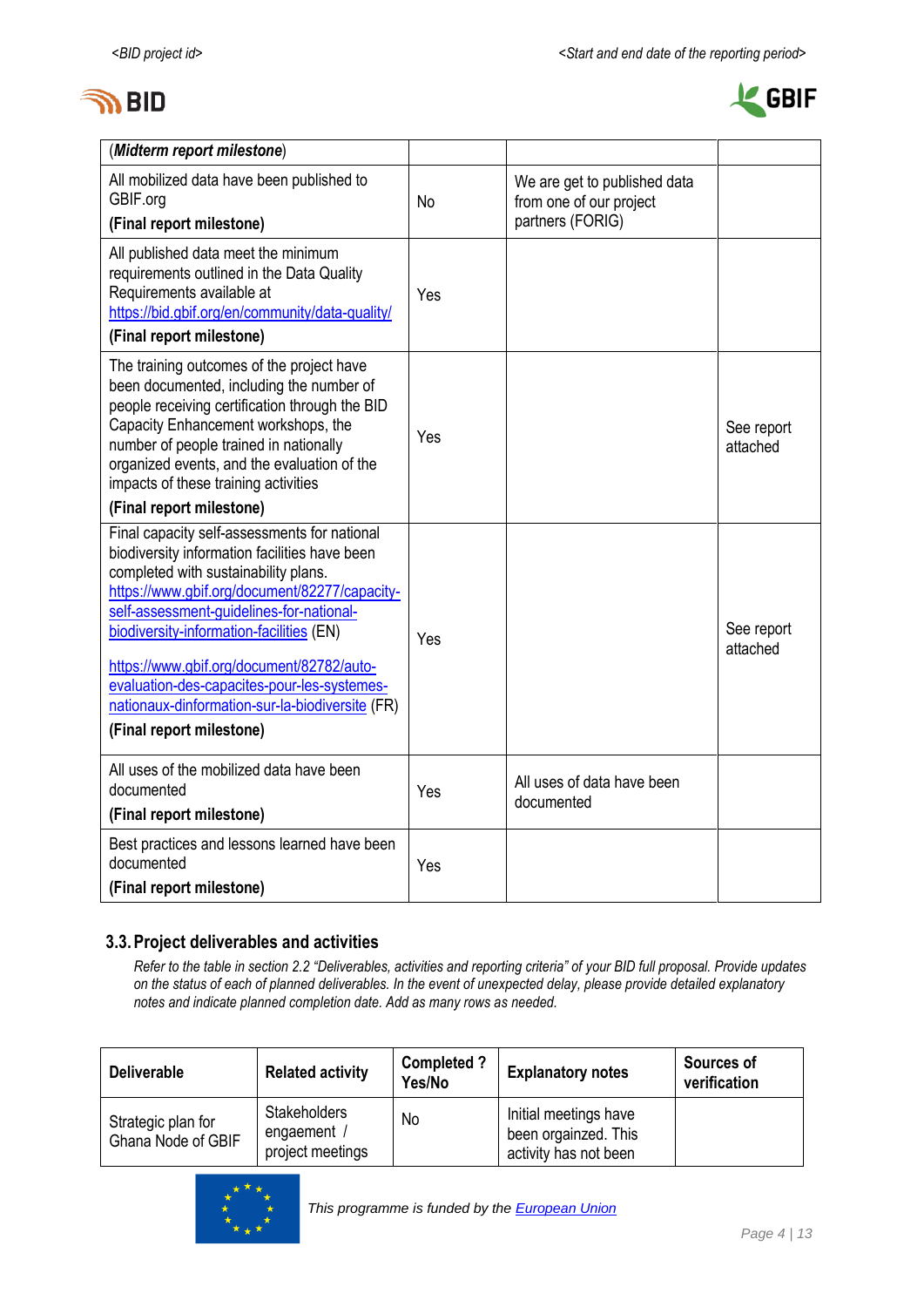



|                                                                   |                                                                            |     | completed.                                                                                                                                  |                                                          |
|-------------------------------------------------------------------|----------------------------------------------------------------------------|-----|---------------------------------------------------------------------------------------------------------------------------------------------|----------------------------------------------------------|
| Inventory of<br>biodiversity data<br>holders in Ghana             | Questionniare<br>administration, and<br>data analysis                      | Yes | The survey has been<br>completed and the data<br>analysis achieved.                                                                         | Report attached                                          |
| Library of data<br>records on Ghana's<br>biodiversity             | Data digitization,<br>geo-referencing<br>data cleaning, and<br>publication | Yes | We have published most<br>of the data records<br>captured.                                                                                  | GBIF.org                                                 |
| Training in data<br>mobilization,<br>management and use           | Training workshop                                                          | Yes | The workshop has been<br>organized. Participants<br>were trained in data<br>digitization, cleeaning<br>etc.                                 | See<br>knowledgement<br>dissemination<br>report attached |
| Biodiversity data use<br>and requirements<br>understood for Ghana | Stakeholders<br>meeting/ workshop<br>on data needs                         | Yes | A stakeholders meeting<br>has been organised and<br>the report compiled.                                                                    | See report                                               |
| Use cases<br>documented                                           | Literature review /<br>internet seraches /<br>data analysis                | Yes | This is an on-going<br>activities and will be<br>completed close to the<br>end of the project for<br>purposed of a<br>compherensive report. | None                                                     |

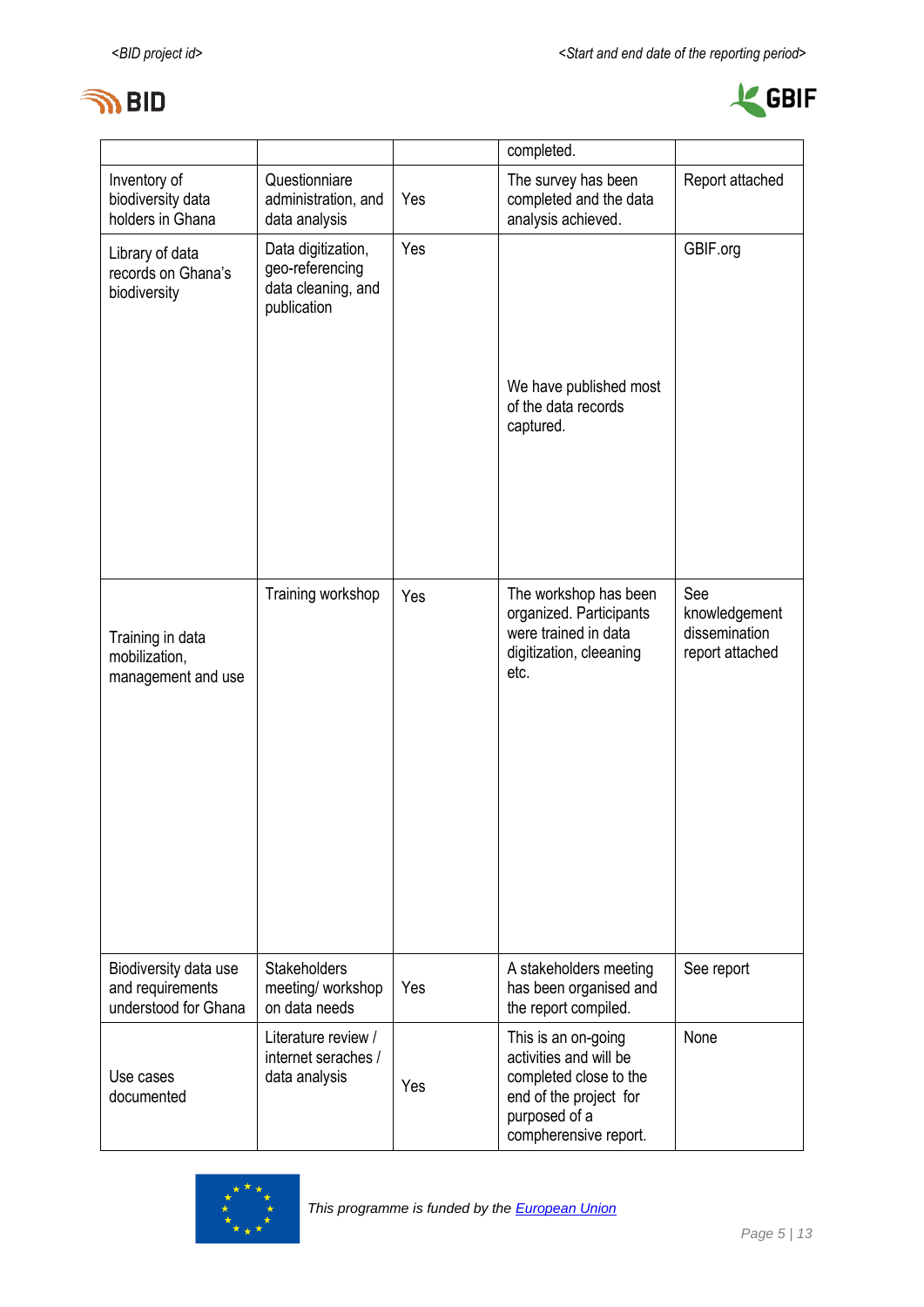



| Dissemination of<br>findings | Hosting of a<br>workshop | No | This activity depends on<br>other planned activities<br>and will achieved in the<br>2 <sup>nd</sup> -3 <sup>rd</sup> week of August,<br>2018 | None |
|------------------------------|--------------------------|----|----------------------------------------------------------------------------------------------------------------------------------------------|------|
|------------------------------|--------------------------|----|----------------------------------------------------------------------------------------------------------------------------------------------|------|

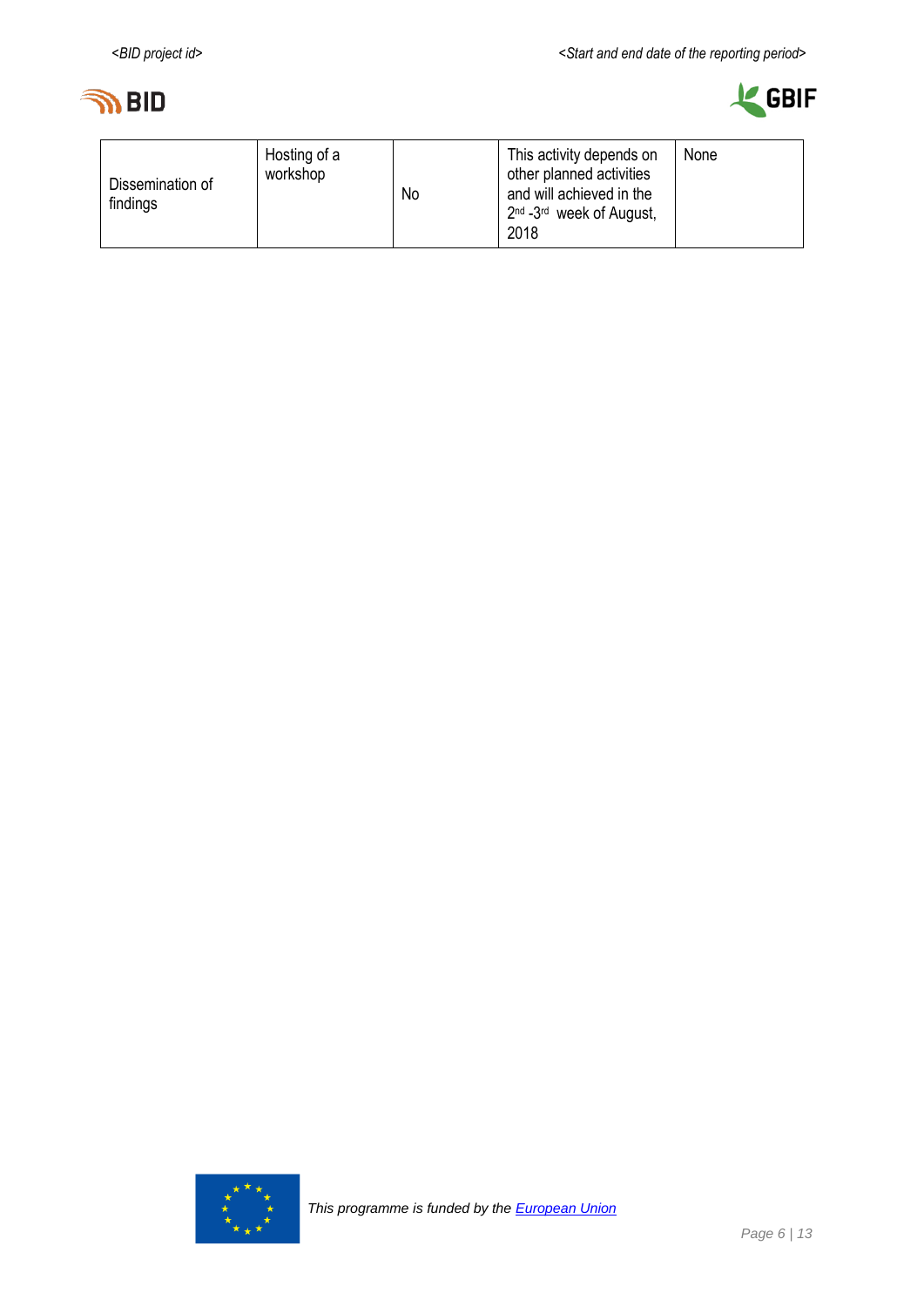



#### **3.4.Datasets published on GBIF.org**

*Refer to the table in section 2.4 "Biodiversity data mobilization plan" of your BID full proposal. If the dataset is not yet published, please indicate the name of the institution that is expected to host the data when published in the column "DOI or URL/Planned hosting institution". Add as many rows as needed.*

| <b>Dataset title</b>                | <b>Publishing</b><br>institution                                                  | <b>DOI or URL/Planned</b><br>hosting institution | Date/expected<br>date of<br>publication | <b>Explanatory</b><br>notes                        |
|-------------------------------------|-----------------------------------------------------------------------------------|--------------------------------------------------|-----------------------------------------|----------------------------------------------------|
| DPEB sample dataset                 | Ghana<br>Herbarium,<br>Department of<br>Plant and<br>Environmental<br>Biology, UG | <b>GBIF France</b>                               | Dec., 2017                              | Dataset published                                  |
| <b>DABSC Collection</b><br>dataset  | Department of<br><b>Animal Biology</b><br>and<br>Conservation<br>science, UG      | <b>GBIF France</b>                               | Dec., 2018                              | Dataset<br>published                               |
| <b>FORIG</b> collections<br>dataset | Forest Research<br>Institute of<br>Ghana (FORIG),<br>Kumasi                       | <b>GBIF France</b>                               | April, 2019                             | Dataset<br>digitized but<br>yet to be<br>published |
| Aquatic dataset                     | Department of<br>Fisheries and<br>marine<br>Sciences, UG                          | <b>GBIF France</b>                               | June, 2018                              | Data<br>published                                  |

#### **3.5.Examples of use of biodiversity data available through GBIF**

*Data mobilised through the BID programme, ultimately, should guide natural resource conservation and management policy. We require you to report on how you have integrated these data into these policy-making processes. You may want to refer to the section 2.5 "Plan to support the integration of biodiversity information into policy and decision-making process" of your original proposal as a reminder of your original commitments.* 

*As part of that process, we request you to provide us with a summary of how you have used these data within the decision-making process and we have included some guiding questions below to help with that process. Please note that if your dataset has been combined with other datasets in analyses that guide the decision-making process, then this should be recorded too.* 

#### **Description**

*Has your project been successful in integrating data within the policy-making process?* 

*Where did the demand for these data come from?* 

*If yes, which policies have been developed using your data?* 

*If no, what were some of the challenges you faced in getting your data into those processes?*

*Did you have a biodiversity data integration plan from the beginning of your project? If so, did you have to adapt your plan as the project progressed and why did you have to make those alterations?* 

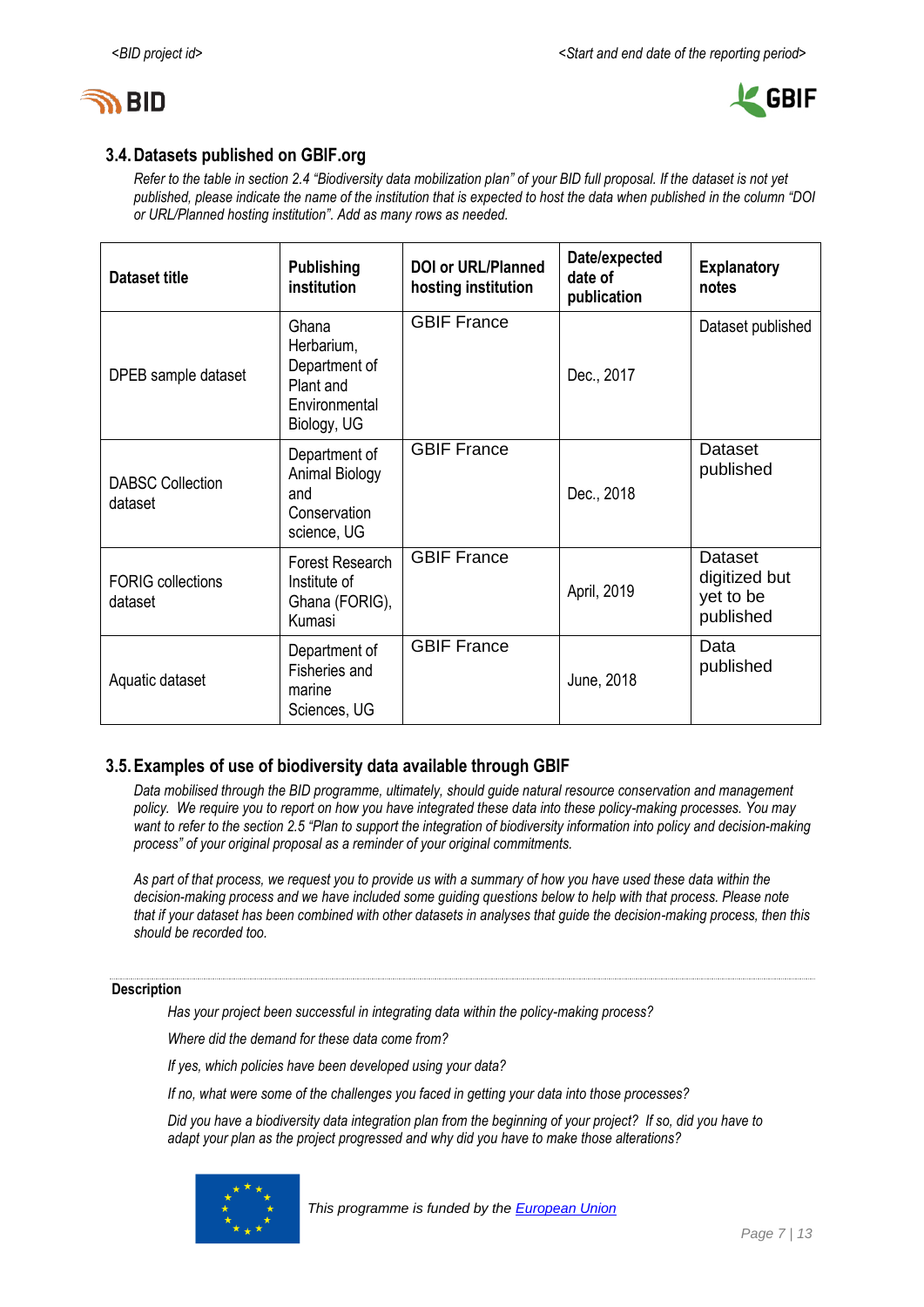



*In what format are your data being used i.e. what were the analyses, if any, that you needed to perform on the data to ensure that they was in a format accessible to policy-makers?* 

*What level of communication has there been with the relevant policy stakeholders i.e. by which means? With what regularity? And, how critical have these interactions been for the development policy-relevant analyses?* 

*What additional support (resources, tools, network, training) would be needed for your project to ensure the flow of information from mobilisation to decision-making?* 

*How would you improve on your own processes in the future to improve data integration in the future?* 

*Data may serve other purposes other than for policy-making and these are as valuable. How was your data used for other purposes e.g. development of training materials, scientific publications, communication activities etc?*

#### **Supporting materials**

*As part of our reporting, we request you to provide us with a copy of any materials highlighting data use on your dataset, either on its own or in combination with other datasets. This could be in the form of:*

- Reports governmental, ministerial, non-governmental organisations, international policy-making bodies
- Policy briefs
- Scientific publications
- Outputs from analyses that will be used in the future e.g. species distributions maps and other spatial analyses
- Education/communication materials

*Please provide a valid dataset to the doi. Where the doi is not known, please state why.*

| Name of resource                             | Type of resource i.e. report, policy<br>brief, scientific publication, analysis<br>output, education materials,<br>communication materials, other<br>(please specify) | Dataset doi | Link to document or publication<br>citation                                                                                                       |
|----------------------------------------------|-----------------------------------------------------------------------------------------------------------------------------------------------------------------------|-------------|---------------------------------------------------------------------------------------------------------------------------------------------------|
| Survey of biodiversity<br>holdings and needs | Scientific publications                                                                                                                                               | n/a         | Asase and Schwinger (2018)<br>Assessment of biodiversity data<br>holders and needs for Ghana<br>(manuscript attached)                             |
| Biodiversity data<br>digitization            | Scientific publications                                                                                                                                               | n/a         | Asase et al., A new model for<br>efficient, need-driven progress in<br>generating primary biodiversity<br>information resources (under<br>review) |

#### **3.6.Events organized as part of the project**

*List all the events that have been organized as part of your project. Please provide links to any documents or webpages documenting the use in the "Sources of verification" column. Add as many rows as needed.*

| <b>Full title</b>                             | Organizing<br>institution | <b>Dates</b>                            | Number of<br>participants | Sources of<br>verification |
|-----------------------------------------------|---------------------------|-----------------------------------------|---------------------------|----------------------------|
| Workshop biodiversity<br>data needs fro Ghana | GhaBIF                    | 21st April 2017                         | 31                        | Workshop report            |
| Knowledge                                     | University of             | 8 <sup>th</sup> -9 <sup>th</sup> March, | 15                        | See attached report        |

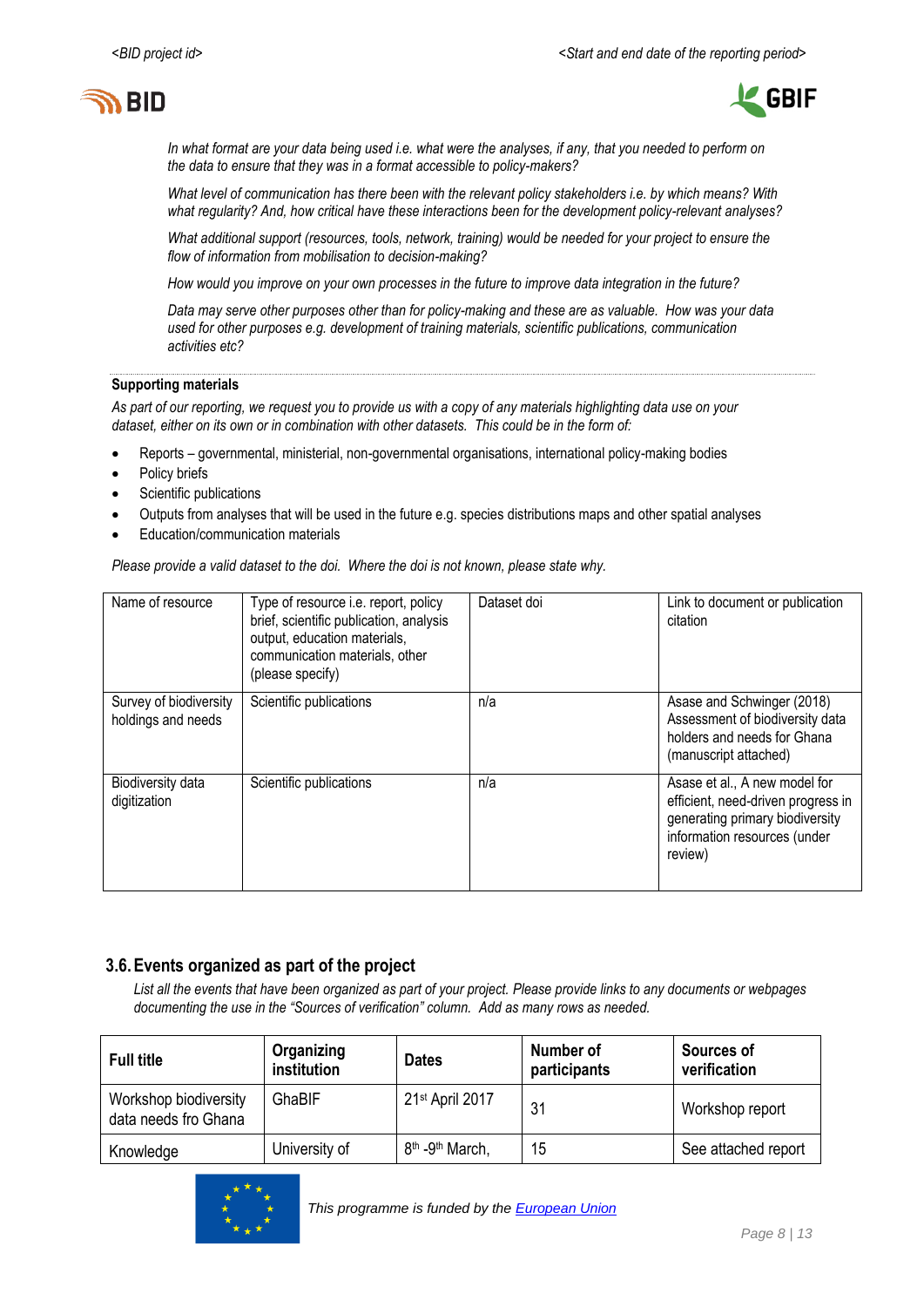



| dissemination<br>workshop                                    | Ghana                           | 2018                          |    |                     |
|--------------------------------------------------------------|---------------------------------|-------------------------------|----|---------------------|
| <b>Ghana Biodiversity</b><br>Information<br>Management Forum | Connect/ ABC<br>Project/ GhaBIF | $22nd - 23rd March$ .<br>2018 | 34 | See attached report |

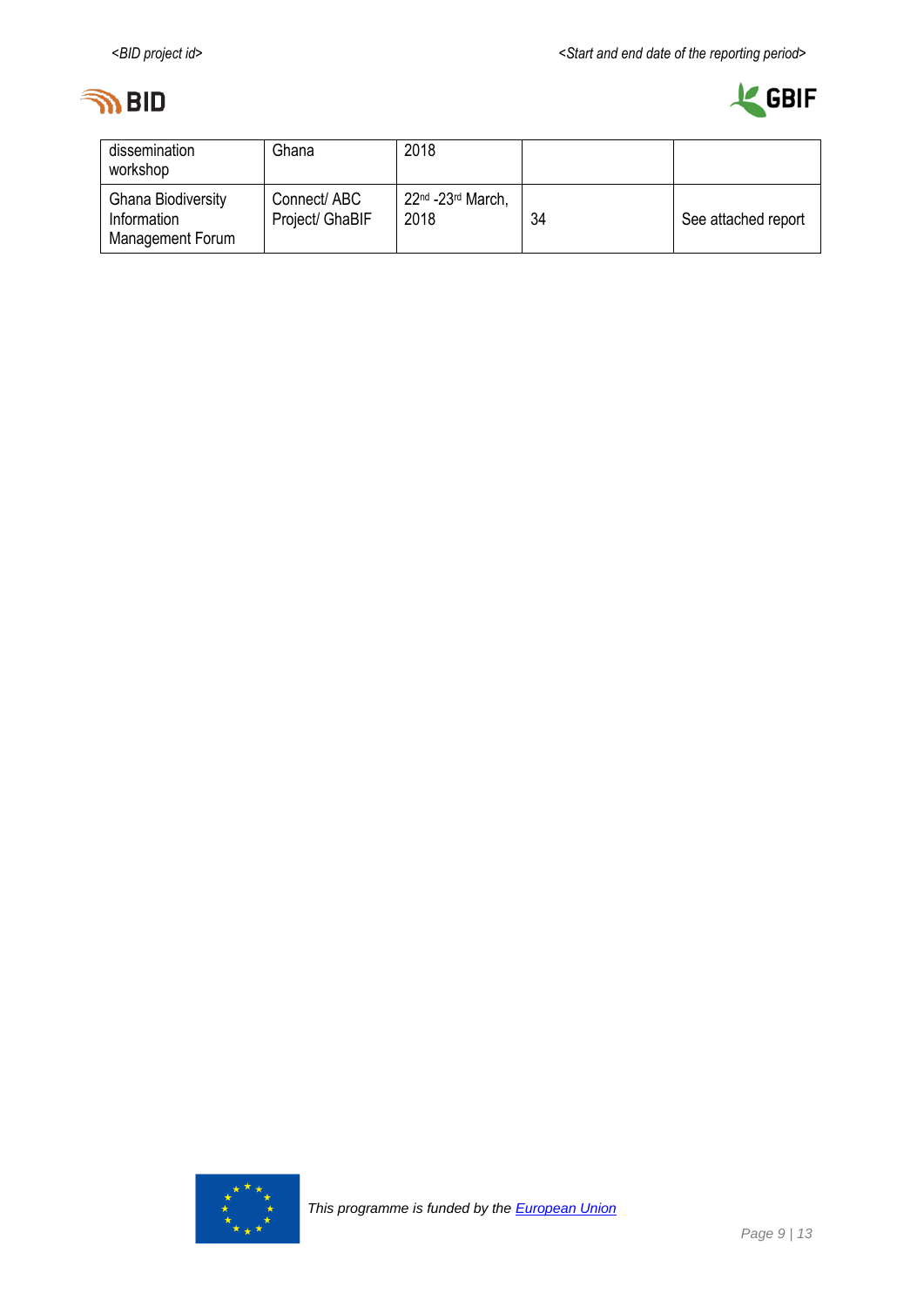# **IN BID**



## **4. Updated calendar for the BID project implementation and evaluation period**

*The calendar should be completed in the same way as in the Full Project Proposal, but should include any expected changes. Provide reasons for any expected changes in section 4.1 'Explanatory Notes'.*

<span id="page-9-0"></span>

| Implementation period (maximum 24 months, starting 1 June 2016 at the earliest) |  |             |                |                |                 |                 |                |              |              |              |         |              |                                                                          |              |                           |              |                  |              |              |              |              |             |         |              |
|---------------------------------------------------------------------------------|--|-------------|----------------|----------------|-----------------|-----------------|----------------|--------------|--------------|--------------|---------|--------------|--------------------------------------------------------------------------|--------------|---------------------------|--------------|------------------|--------------|--------------|--------------|--------------|-------------|---------|--------------|
| Implementation period start date and end date<br>(dd/mm/yy)                     |  |             |                |                |                 |                 |                |              |              |              |         |              |                                                                          |              |                           |              |                  |              |              |              |              |             |         |              |
| <b>Activity</b>                                                                 |  | $2^{\circ}$ | 3 <sup>1</sup> | $\overline{4}$ | $5\overline{)}$ | $6\overline{6}$ | $\overline{7}$ | 8            | 9            |              |         |              | 10   11   12   13   14   15   16   17   18   19   20   21   22   23   24 |              |                           |              |                  |              |              |              |              |             |         | <b>Notes</b> |
| BID Capacity Enhancement workshop 1                                             |  |             | $\mathsf{X}$   | $\sf X$        |                 |                 |                |              |              |              |         |              |                                                                          |              |                           |              |                  |              |              |              |              |             |         |              |
| 6-month progress analysis                                                       |  |             |                |                |                 | Χ               |                |              |              |              |         |              |                                                                          |              |                           |              |                  |              |              |              |              |             |         |              |
| Mid-term evaluation & reporting                                                 |  |             |                |                |                 |                 |                |              |              |              | $X$ $X$ |              |                                                                          |              |                           |              |                  |              |              |              |              |             |         |              |
| Survey of data holders                                                          |  | $X$ $X$     |                |                | $X$ $X$ $X$     | $\mathsf{X}$    | X              | $\mathsf{X}$ | $\mathsf{X}$ | $\mathsf{X}$ | $X$ $X$ | $\mathsf{X}$ |                                                                          |              |                           |              |                  |              |              |              |              |             |         |              |
| Data use needs                                                                  |  |             |                |                |                 |                 | $\mathsf{X}$   | X            | $\mathsf{X}$ | $\mathsf{X}$ | $X$ $X$ | $\mathsf{X}$ |                                                                          |              |                           |              |                  |              |              |              |              |             |         |              |
| Project training                                                                |  |             |                |                |                 |                 |                |              |              |              |         | X            | X                                                                        | $\mathsf{X}$ |                           |              |                  |              |              |              |              |             |         |              |
| Data mobilization and publication                                               |  |             |                |                |                 |                 |                |              |              |              |         |              |                                                                          | $\mathsf{X}$ | $\boldsymbol{\mathsf{X}}$ | $\mathsf{X}$ | $\boldsymbol{X}$ | $\mathsf{X}$ | $\mathsf{X}$ | $\mathsf{X}$ |              |             |         |              |
| Uses cases                                                                      |  |             |                |                |                 |                 |                |              |              |              |         |              |                                                                          |              |                           |              |                  |              | $X$ $X$      | $\mathsf X$  |              |             |         |              |
| Strategic plan                                                                  |  |             |                |                |                 |                 |                |              |              |              |         |              |                                                                          |              |                           |              |                  |              |              | $\mathsf{X}$ | $\pmb{\chi}$ | $\mathsf X$ |         |              |
| Dissemination workshop                                                          |  |             |                |                |                 |                 |                |              |              |              |         |              |                                                                          |              |                           |              |                  |              |              |              |              | X           | $\sf X$ |              |
|                                                                                 |  |             |                |                |                 |                 |                |              |              |              |         |              |                                                                          |              |                           |              |                  |              |              |              |              |             |         |              |
|                                                                                 |  |             |                |                |                 |                 |                |              |              |              |         |              |                                                                          |              |                           |              |                  |              |              |              |              |             |         |              |
|                                                                                 |  |             |                |                |                 |                 |                |              |              |              |         |              |                                                                          |              |                           |              |                  |              |              |              |              |             |         |              |
|                                                                                 |  |             |                |                |                 |                 |                |              |              |              |         |              |                                                                          |              |                           |              |                  |              |              |              |              |             |         |              |

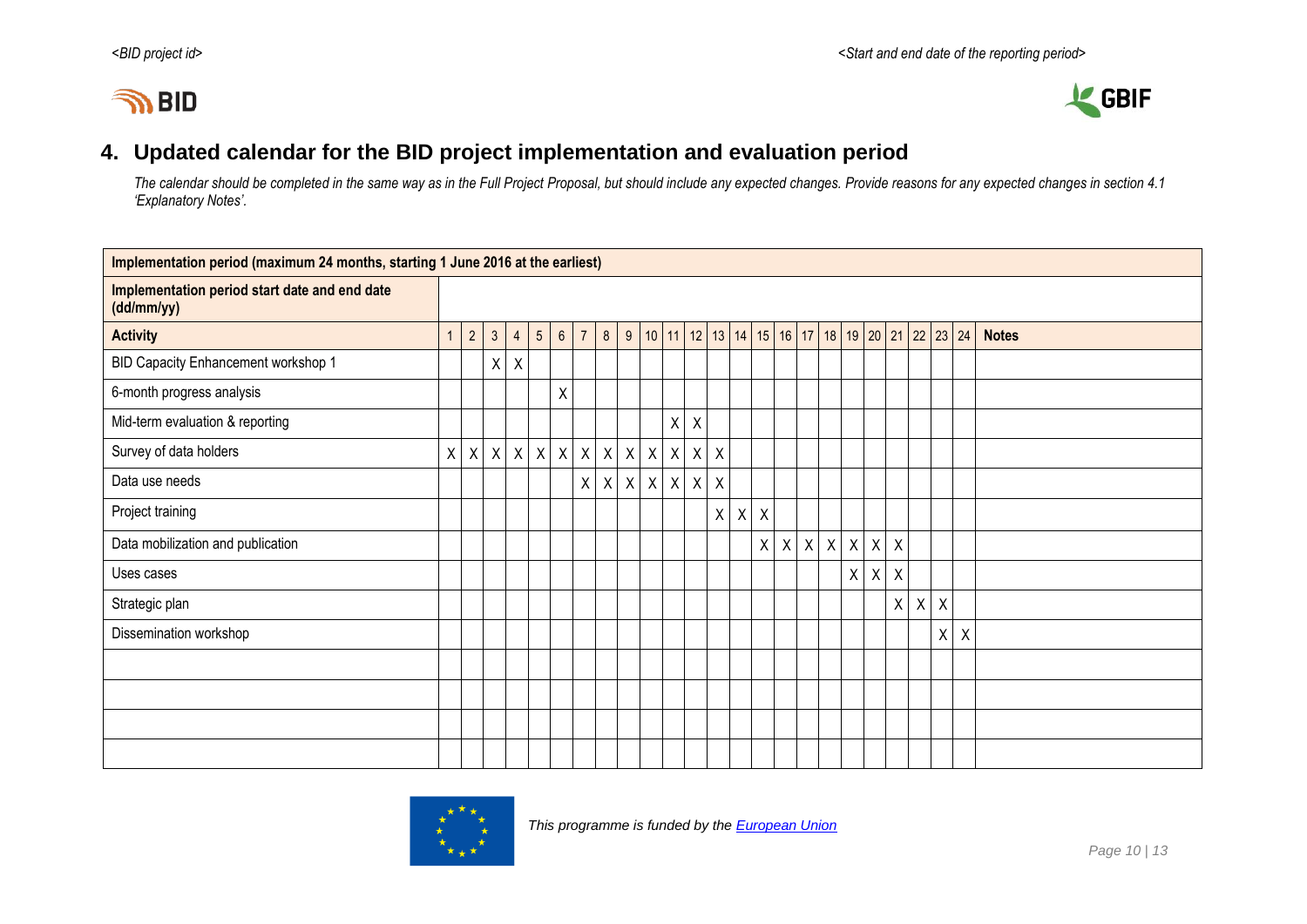



| Evaluation period (maximum 6 months, ending 31 December 2018 at the latest) |                            |                |              |                 |                |  |         |  |  |  |  |
|-----------------------------------------------------------------------------|----------------------------|----------------|--------------|-----------------|----------------|--|---------|--|--|--|--|
| <b>Evaluation period start date and end date</b><br>(dd/mm/yy)              |                            |                |              |                 |                |  |         |  |  |  |  |
| <b>Activity</b>                                                             |                            | 2 <sup>1</sup> | $\mathbf{3}$ | $\vert$ $\vert$ | 5 <sub>1</sub> |  | 6 Notes |  |  |  |  |
| Final financial and narrative reporting                                     |                            | X              | $\sf X$      |                 |                |  |         |  |  |  |  |
| Survey of data holders                                                      | $\sqrt{ }$                 |                |              |                 |                |  |         |  |  |  |  |
| Data use needs                                                              | $\mathbf{v}$<br>$\sqrt{ }$ |                |              |                 |                |  |         |  |  |  |  |
| Project training                                                            |                            |                |              | X               |                |  |         |  |  |  |  |
| Data mobilization and publication                                           |                            |                |              | X               |                |  |         |  |  |  |  |

# **4.1.Explanatory notes:**

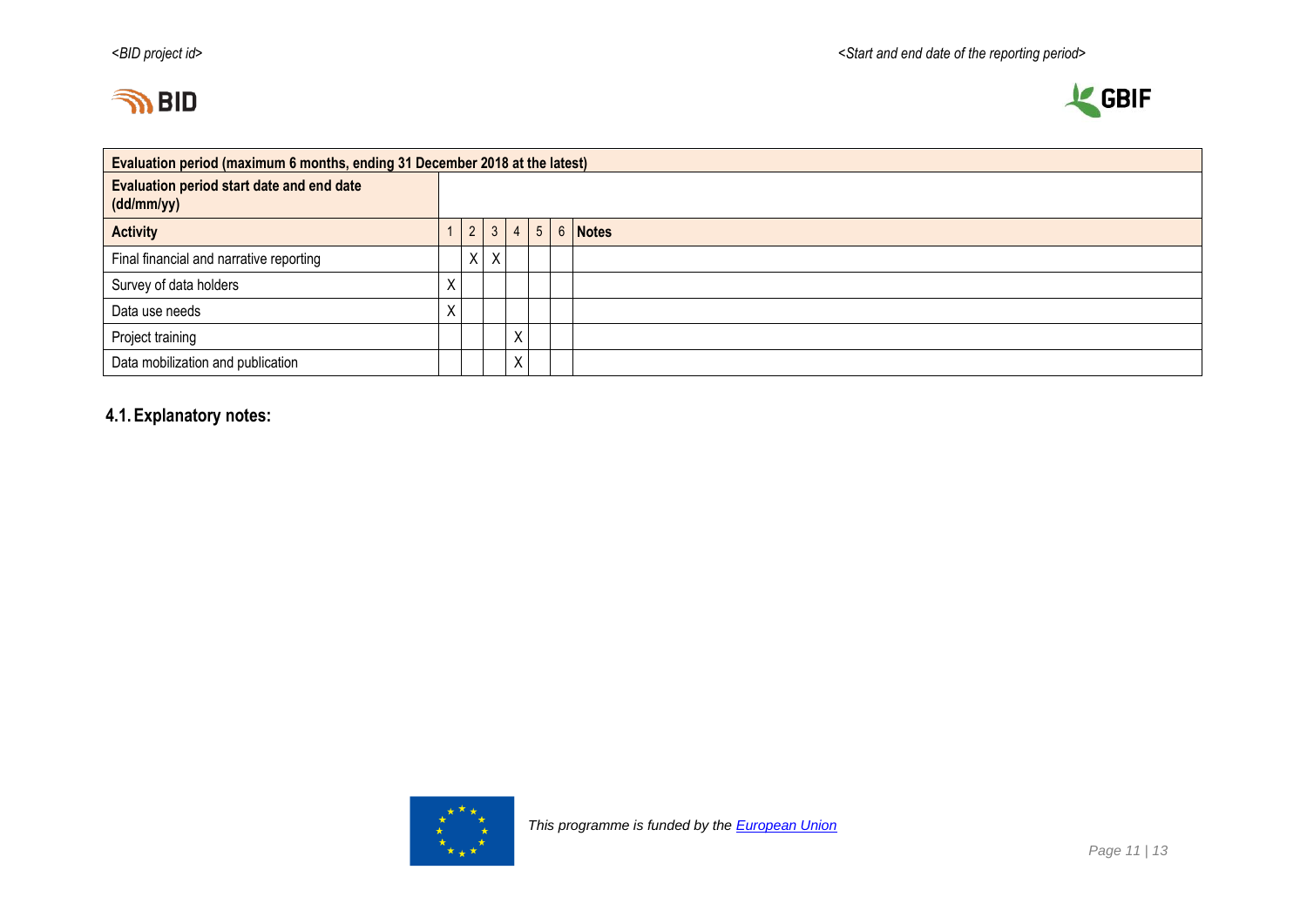



# <span id="page-11-0"></span>**5. Sustainability plans**

*Explain the approach that will be taken to ensure the sustainability of the project's results after the end of your project (500 words maximum)*

The Ghana Node of GBIF will colloborate with exsiting biodiversity informatics inititives such as UNEP-WCMC CONNECT and JRS Biodiversity funded ABC project to ensure that capacity acquired will be use to mobilize more data that will be shared, and use in developing information resources. The Ghana Node of GBIF is also colloborating with other nodes (e.g. Liberia Node of GBIF) to apply for a GBIF capacity enhancement project in order to share experinces acquired from the BID project.

# <span id="page-11-1"></span>**6. Beneficiaries/affiliated entities and other cooperation**

#### **6.1.Relationship with project partners**

*Please describe the relationship between your project coordinating team/institution and your project partners, and with any other organisations involved in implementing your BID project.*

There is a very healthy and productive working relationship among project partners.

#### **6.2.Links to other projects and actions**

*Where applicable, outline any links and synergies you have developed with other actions, e.g. GBIF nodes, other BID funded projects, etc. If your organization has received previous grants in view of strengthening the same target group, to what extent has your BID project been able to build upon/complement the previous project(s) ?*

*We are working closely with other biodiversity informatics intiatives in the country including the GBIF-BID Ghana Node capacity enhancement project, the CONNECT Project funded by UNEP-WCMC, and the ABC Challenge funded by the JRS Biodiversity Foundation. We organized a Biodiversity Informatiom Management Forum (BIMF) with other partners about the imprtance of sharing and using biodiversity*

# <span id="page-11-2"></span>**7. Visibility**

*Please refer to th[e BID guidelines.](http://bid.gbif.org/en/community/communication-guidelines/)*

#### **7.1.Visibility of the BID project**

*How is the visibility of your BID project being ensured?*

#### **Short summary**

We talked about the BID project and acknowledge funding during our stakeholder meeting as well as the recently held BIMF in Ghana. We have also acknowledged BID in manuscripts that are currently under review for peerreviewed publication.

#### **Sources of verification**

See attached reports.

#### **7.2.Visibility of the EU contribution**

*How is the visibility of the EU contribution being ensured within your project implementation?*